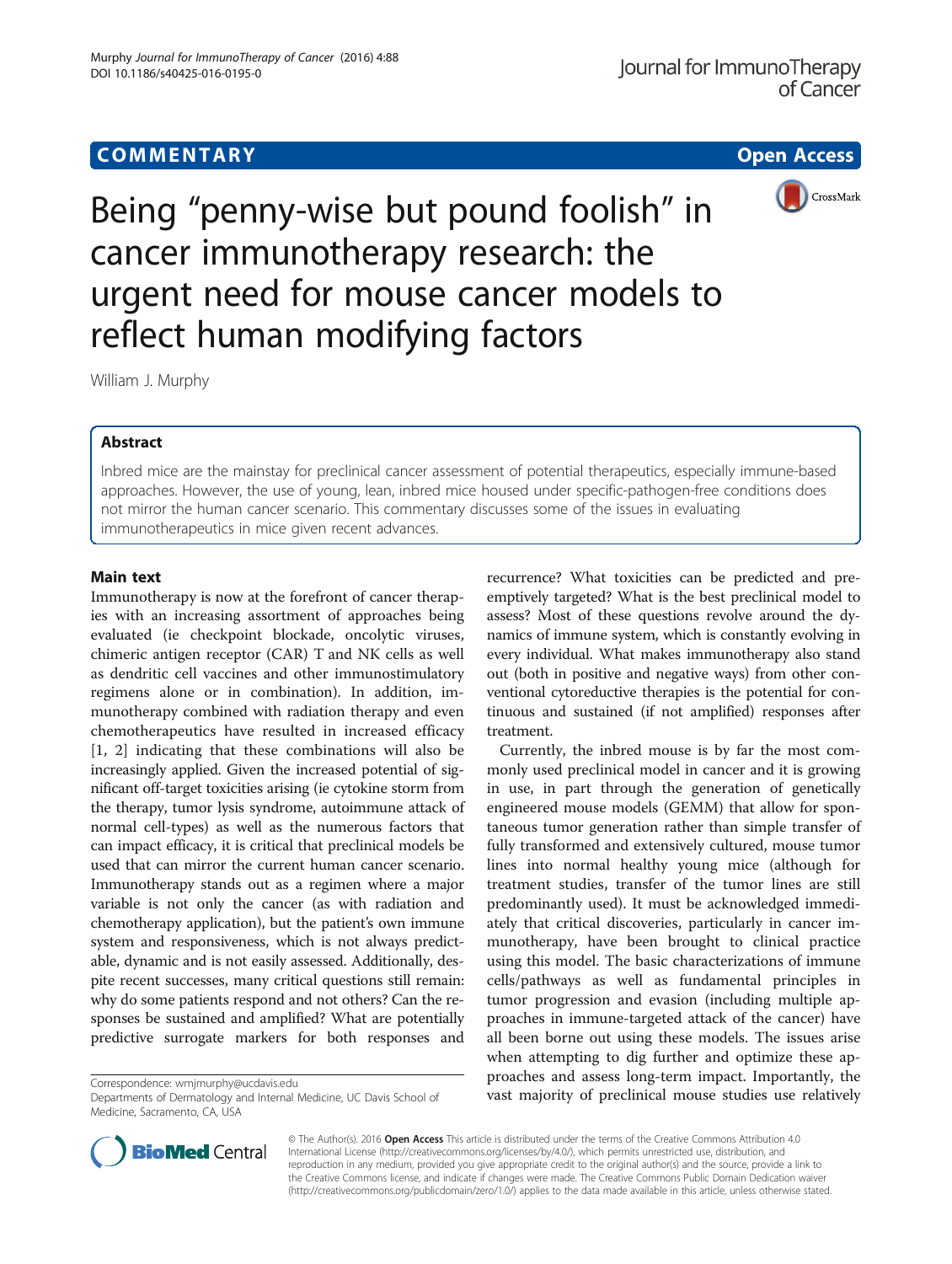young (8–12 week old) healthy inbred mice; predominantly female (due to ease in housing) and housed under strict specific pathogen free (SPF) conditions. Therein resides the paradox of attempting to mirror the human clinical scenario using mice under these conditions. We have recently demonstrated that other variables such age and obesity can markedly impact outcome after administration of systemic immunotherapy in mice where young mice can tolerate regimens that are quickly lethal for aged or obese mice [[3, 4](#page-2-0)]. Despite the fact that cancer is considered a disease of the aged (over the age 55 is median time for diagnosis in U.S.) and obesity in the U.S. is reaching epic proportions, it is surprisingly difficult to perform studies using aged and obese mice due to cost, time and accessibility. These mice are very expensive and time-consuming to generate in-house and, unless one has a grant from the National Institute on Aging (NIA), extremely difficult to obtain in sufficient numbers to perform efficacy studies. Obtaining these mice from commercial vendors can also be highly costly and unpredictable to impossible. Combine these issues with the inherent cost of performing long-term efficacy studies due to the need for larger sample size and the new NIH mandate to assess effects in both sexes, it is perhaps no wonder there is a paucity of literature assessing the impact of age and obesity on cancer progression and therapy outcome in mice despite the fact these factors predominate clinical cancer patients. There are even less studies assessing toxicities that can arise from the different therapies despite the fact these are growing both in incidence and severity in the clinic. Another key issue that further complicates mouse studies is the microbiome and impact of housing conditions on the immune response. Recent studies have clearly demonstrated the dramatic impact of the microbiome, not only immunotherapy but also on chemotherapeutic responses in mice [[5](#page-2-0)–[7\]](#page-2-0). These studies also demonstrate a critical issue in using inbred mice: microbiome variability between vendors and even institutional colonies can lead to falsepositive or false-negative results in immunotherapy or even tumor growth using the same genetic strain. The microbiome variable may also account for differences in data and lack of reproducibility between laboratories being observed. Aging and obesity also impact the microbiome although these studies are even more preliminary. The NIH has implemented new guidelines for reagent authentication yet the emphasis has been on cell lines and reagents and not mice (other than assessment of both sexes unless justified). Genetic drift among mouse colonies is well-accepted but microbiome differences also influence differences in immune therapy outcomes using the same inbred strain, particularly when mice housed under SPF conditions are used. While SPF colonies have led to marked improvements in maintaining breeding colonies and reducing animal costs, it also has a tremendous impact on immune development, leading to an experimental model system which is even more remote immunologically from the human scenario. This has recently been dramatically brought to light immunologically comparing inbred mice housed under SPF conditions to conventionally-housed store-bought mice and even feral mice in which marked effects were observed [[8\]](#page-2-0). Human exposure to pathogens throughout life all contribute to the immune fingerprint that is unique to the individual and that becomes even more fixed with normal aging and thymic involution. Additionally, latent infections that permeate the majority of the human population such CMV and EBV markedly impact T-cell function and result in significant skewing of the repertoire with aging. All of these effects result in an immune phenotype dramatically different from a young SPF inbred mouse. Xenograft studies using human immune cells in immunodeficient mice fare no better due to species-specific properties of key cytokines/factors (interferon-gamma and GM-CSF come to mind) and MHC divergence; which are critical for immune development, as well as potential for xenoreactivity and donor variability make such studies difficult to reproduce and clinically extrapolate. To better emulate the human clinical situation and the impact it will have on immunotherapy outcome, it will be necessary to perform studies in conventionally housed mice (it is of interest that once animal colonies became SPF in the 1980′s, graft-versushost disease models became very difficult to repeat from earlier studies, an observation illustrating the impact of the environment on disease pathobiology). Ironically, it is currently exceedingly difficult to obtain and study either feral mice or even mice housed under conventional conditions due to common restrictions in place at the vast majority of SPF colonies. When attempting to assess effects of immunotherapeutic interventions, young lean mice kept under SPF conditions are far removed immunologically from the aged, obese cancer patient that has been exposed to a world full of pathogens over a lifespan. These epigenetic and environmental factors critically need to be incorporated into preclinical cancer models, especially when evaluating immune therapeutics. Using an inappropriate model can dramatically under or over-estimate efficacy as well as toxicities and mislead physicians when they try to apply the lessons learned in the laboratory.

If, as it seems, immunotherapy is going to become a mainstay of cancer treatment and be applied with other regimens or in combinations, it is absolutely imperative that the mouse modeling better reflect the dynamic human host-tumor relationship and immune phenotype. The genetic differences between mouse and man are a formidable barrier not easily circumvented but not including these other non-genetic variables (ie age, obesity,